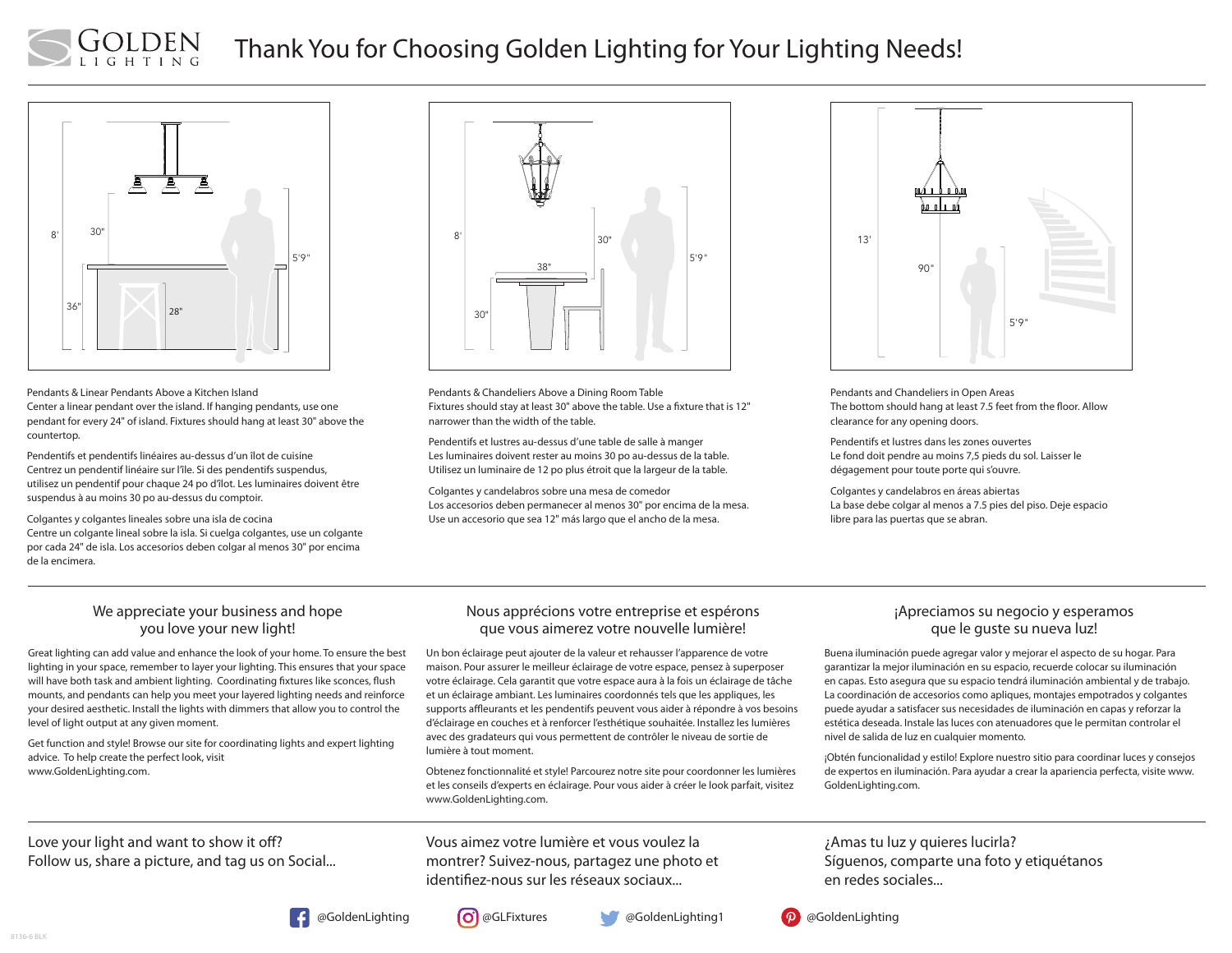

# Assembly Instructions: 8136-6 GoldenLighting.com





Get help, quick tips, and explore curated content

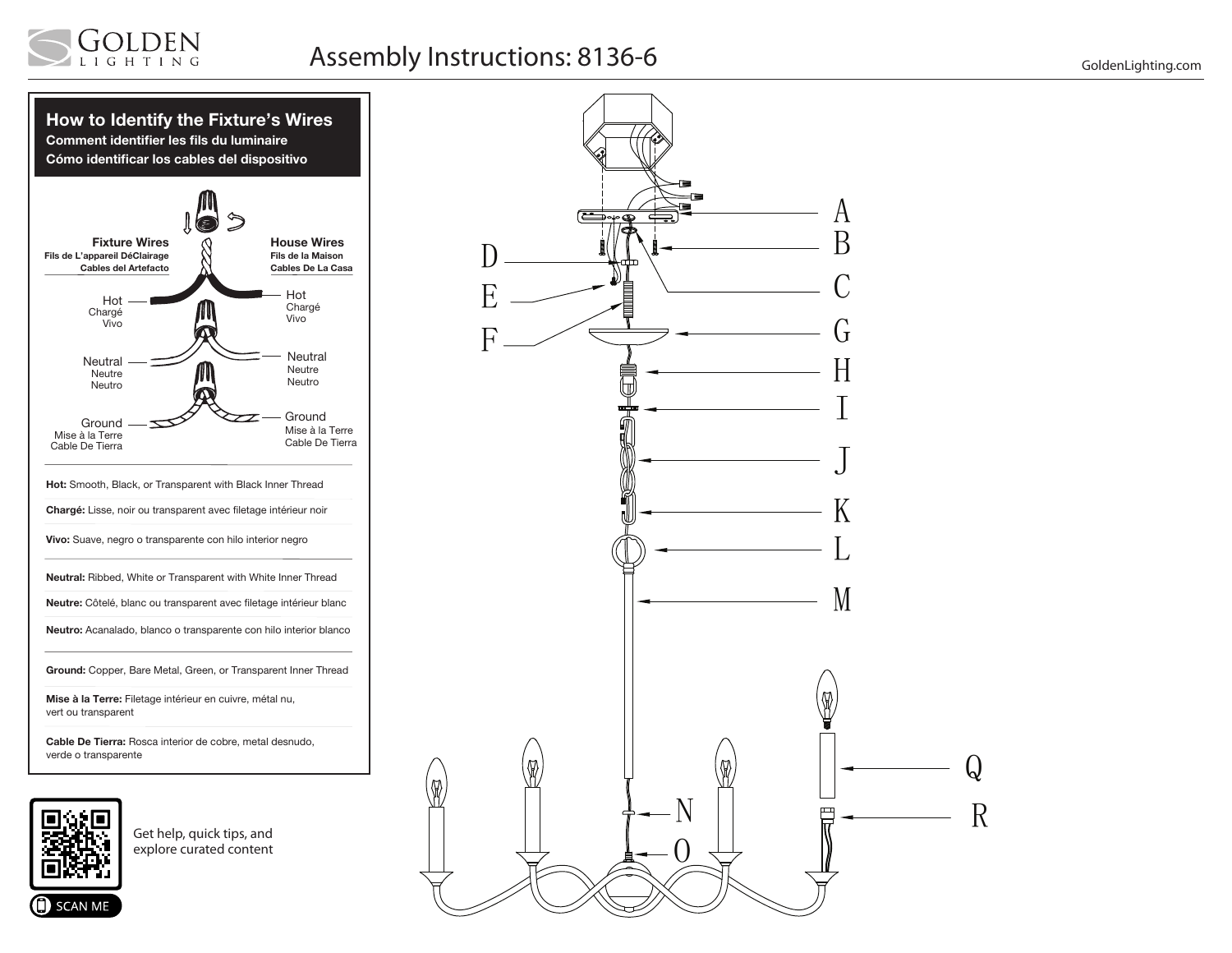## ENGLISH

For Customer Service, contact the place of purchase to arrange for replacement parts.

#### IMPORTANT:

- All installation work should be done by accredited professional.
- Shut off power supply at fuse or circuit breaker!
- Use only the specified bulbs. Do not exceed the maximum wattage!

## Assembly Instructions:

#### PREPARING FOR INSTALLATION

Carefully remove the new fixture from the carton as well as the yellow bag that holds all of the parts. See the important notes above. Shut off power at the circuit breaker and remove old fixture from wall, including the old mounting strap. 1. From the parts bag remove the mounting strap (A) assembly. One end of nipple (F) should be attached to mounting strap (A) with washer (C) and hex nut (D) in place. The other end should have canopy loop (H) attached. Attach mounting strap (A) to the junction box using mounting screws (B) and a screwdriver. Tighten securely. 2. Unscrew canopy loop collar (I) from canopy loop (H). Pass canopy (G) over the mounted canopy loop (H) to test the height. Approximately half of the canopy loop's exterior threads should be exposed, and the canopy loop collar (I) should fit snugly onto the canopy loop (H). Remove canopy (G) and adjust the height of nipple (F) and canopy loop (H) until the desired height is reached.

#### ASSEMBLING THE FIXTURE

3. Feed the fixture wires from nipple (O) into small cover (N), through center rod (M), and out of the top loop (L). Pull the wires until taut. Thread the bottom end of the central rod (M) onto small cover (N) and nipple (O). Pull the wires until taut. 4. Attach one chain connector (K) to each end of chain (J). Attach one end of the chain/chain connector to top loop (L). Connect the other end of the chain/chain connector to the canopy loop (H). Close the chain connectors (K) to secure. 5. Feed the fixture's wires up from top loop (L) through the chain (J) (every three links or so), canopy loop collar (I), canopy loop (H), and canopy (G). Pull the wires until taut. Gently slide canopy loop collar (I) and canopy (G) down onto the chain/wires.

#### CONNECTING THE WIRES

6. Have an assistant support the fixture's weight while completing the wiring. Refer to the wiring diagram and attach the fixture's wires to the power supply wires from the junction box. Attach the fixture's wires to the power supply wires from the junction box. Connect Hot to Hot (transparent wire with black inner thread, black, or smooth wire) Neutral to Neutral (transparent wire with white inner thread, white, or ribbed wire), and Ground to Ground (transparent wire with green inner thread, green wire, or copper). Twist the ends of the wire pairs together, and then twist on a wire connector. Make sure all twists are in the same direction. If there is no house ground wire coming from the junction box, locate ground screw (E) on the mounting bracket/mounting strap and wrap the fixture's ground wire around the ground screw. Use a screwdriver to tighten the top of ground screw (E) onto the wires and into the mounting bracket/mounting strap. Tuck the wires into the junction box.

#### FINISHING THE INSTALLATION

7. Lift canopy (G) up to the ceiling over mounting strap (A). Slide canopy loop collar (I) up beneath the canopy (G), tightly threading canopy loop collar (I) onto the threads of canopy loop (H) to secure canopy (G) in place. Tighten until the canopy (G) is snug against the ceiling. 8. Slide candle sleeves (Q) over sockets (R). Install light bulbs (not included ) in accordance with the fixture's specifications. Do not

exceed the maximum recommended wattage. Your installation is now complete. Turn on the power and test.

## FRANÇAIS

Pour le service client, contactez le lieu d'achat pour organiser les pièces de rechange.

#### • IMPORTANTE

- • Tous les travaux d'installation doivent être effectués par un professionnel accrédité.
- • Coupez l'alimentation électrique au fusible ou au disjoncteur!
- • Utilisez uniquement les ampoules spécifiées. Ne dépassez pas la puissance maximale!

### Instructions de montage:

### PRÉPARATION À L'INSTALLATION

Retirez soigneusement le nouveau luminaire du carton ainsi que le sac jaune contenant toutes les pièces. Voir les notes importantes ci-dessus. Coupez l'alimentation au disjoncteur et retirez l'ancien appareil du mur, y compris l'ancienne sangle de montage. 1. Dans le sac de pièces, retirez l'ensemble de sangle de montage (A). Une extrémité du mamelon (F) doit être fixée à la sangle de montage (A) avec la rondelle (C) et l'écrou hexagonal (D) en place. L'autre extrémité doit avoir une boucle de verrière (H) attachée. Fixez la sangle de montage (A) à la boîte de jonction à l'aide des vis de montage (B) et d'un tournevis. Serrez fermement. 2. Dévissez le collier de la boucle de la verrière (I) de la boucle de la verrière (H). Passez la verrière (G) sur la boucle de verrière montée (H) pour tester la hauteur. Environ la moitié des fils extérieurs de la boucle de la canopée doivent être exposés, et le collier de la boucle de la canopée (I) doit s'adapter parfaitement à la boucle de la canopée (H). Retirez la capote (G) et ajustez la hauteur du mamelon (F) et de la boucle de la capote (H) jusqu'à ce que la hauteur désirée soit atteinte.

#### MONTAGE DU FIXTURE

3. Faites passer les fils du luminaire du mamelon (O) dans le petit couvercle (N), à travers la tige centrale (M) et hors de la boucle supérieure (L). Tirez les fils jusqu'à ce qu'ils soient tendus. Vissez l'extrémité inférieure de la tige centrale (M) sur le petit couvercle (N) et le mamelon (O). Tirez les fils jusqu'à ce qu'ils soient tendus. 4. Fixez un connecteur de chaîne (K) à chaque extrémité de la chaîne (J). Attachez une extrémité de la chaîne/connecteur de chaîne à la boucle supérieure (L). Connectez l'autre extrémité de la chaîne/connecteur de chaîne à la boucle de la canopée (H). Fermez les connecteurs de chaîne (K) pour sécuriser. 5. Faites passer les fils de l'appareil de la boucle supérieure (L) à travers la chaîne (J) (tous les trois maillons environ), le collier de boucle de la verrière (I), la boucle de la verrière (H) et la verrière (G). Tirez les fils jusqu'à ce qu'ils soient tendus. Faites glisser doucement le collier en boucle de la verrière (I) et la verrière (G) vers le bas sur la chaîne/les fils.

#### CONNEXION DES FILS

6. Demandez à un assistant de supporter le poids de l'appareil pendant le câblage. Reportez-vous au schéma de câblage et attachez les fils du luminaire aux fils d'alimentation de la boîte de jonction. Fixez les fils du luminaire aux fils d'alimentation de la boîte de jonction. Connectez chaud à chaud (fil transparent avec fil intérieur noir, fil noir ou fil lisse) Neutre à neutre (fil transparent avec fil intérieur blanc, fil blanc ou nervuré) et terre à terre (fil transparent avec fil intérieur vert, fil vert , ou cuivre). Torsadez les extrémités des paires de fils ensemble, puis torsadez un connecteur de fil. Assurez-vous que toutes les torsions sont dans la

même direction. S'il n'y a pas de fil de terre de la maison provenant de la boîte de jonction, localisez la vis de terre (E) sur le support de montage/la sangle de montage et enroulez le fil de terre du luminaire autour de la vis de terre. Utilisez un tournevis pour serrer le haut de la vis de mise à la terre (E) sur les fils et dans le support de montage/la sangle de montage. Rentrez les fils dans la boîte de jonction.

#### FIN DE L'INSTALLATION

7. Soulevez l'auvent (G) jusqu'au plafond au-dessus de la sangle de montage (A). Faites glisser le collier en boucle de la canopée (I) sous la canopée (G), en enfilant fermement le collier en boucle de la canopée (I) sur les fils de la boucle de la canopée (H) pour fixer la canopée (G) en place. Serrez jusqu'à ce que la verrière (G) soit bien calée contre le plafond. 8. Glissez les douilles de bougie (Q) sur les douilles (R). Installez les ampoules (non incluses) conformément aux spécifications du luminaire. Ne dépassez pas la puissance maximale recommandée. Votre installation est maintenant terminée. Mettez sous tension et testez.

## **ESPAÑOL**

Para obtener servicio al cliente, comuníquese con el lugar de compra para solicitar piezas de repuesto.

- IMPORTANTE:
- • Todo el trabajo de instalación debe ser realizado por un profesional acreditado.
- • ¡Apague el suministro de electricidad en el fusible o disyuntor!
- • Utilice solo las bombillas especificadas. ¡No exceda la potencia máxima!

### Instrucciones de montaje:

#### PREPARACIÓN PARA LA INSTALACIÓN

Retire con cuidado el nuevo accesorio de la caja, así como la bolsa amarilla que contiene todas las piezas. Vea las notas importantes arriba. Apague la energía en el disyuntor y retire el artefacto viejo de la pared, incluyendo la correa de montaje vieja. 1. De la bolsa de piezas, retire el conjunto de la correa de montaje (A). Un extremo de la boquilla (F) debe fijarse a la correa de montaje (A) con la arandela (C) y la tuerca hexagonal (D) en su lugar. El otro extremo debe tener un lazo de toldo (H) adjunto. Fije la correa de montaje (A) a la caja de conexiones con los tornillos de montaje (B) y un destornillador. Apriete firmemente. 2. Desatornille el collar del bucle del dosel (I) del bucle del toldo (H). Pase el toldo (G) sobre el bucle del toldo montado (H) para probar la altura. Aproximadamente la mitad de las roscas exteriores del bucle del dosel deben quedar expuestas y el collar del bucle del toldo (I) debe encajar perfectamente en el bucle del toldo (H). Retire la capota (G) y ajuste la altura de la boquilla (F) y el lazo de la capota (H) hasta alcanzar la altura deseada.

#### MONTAJE DEL APARATO

3. Pase los cables del accesorio desde la boquilla (O) a la cubierta pequeña (N), a través de la varilla central (M) y fuera del bucle superior (L). Tire de los cables hasta que estén tensos. Enrosque el extremo inferior de la varilla central (M) en la tapa pequeña (N) y la boquilla (O). Tire de los cables hasta que estén tensos. 4. Conecte un conector de cadena (K) a cada extremo de la cadena (J). Conecte un extremo del conector de cadena / cadena al bucle superior (L). Conecte el otro extremo del conector de cadena / cadena al bucle del dosel (H). Cierre los conectores de la cadena (K) para asegurar. 5. Pase los cables del accesorio desde el bucle superior (L) a través de la cadena (J) (cada tres eslabones aproximadamente), el collar del bucle del dosel (I), el bucle del dosel (H) y el dosel (G). Tire de los cables hasta que estén